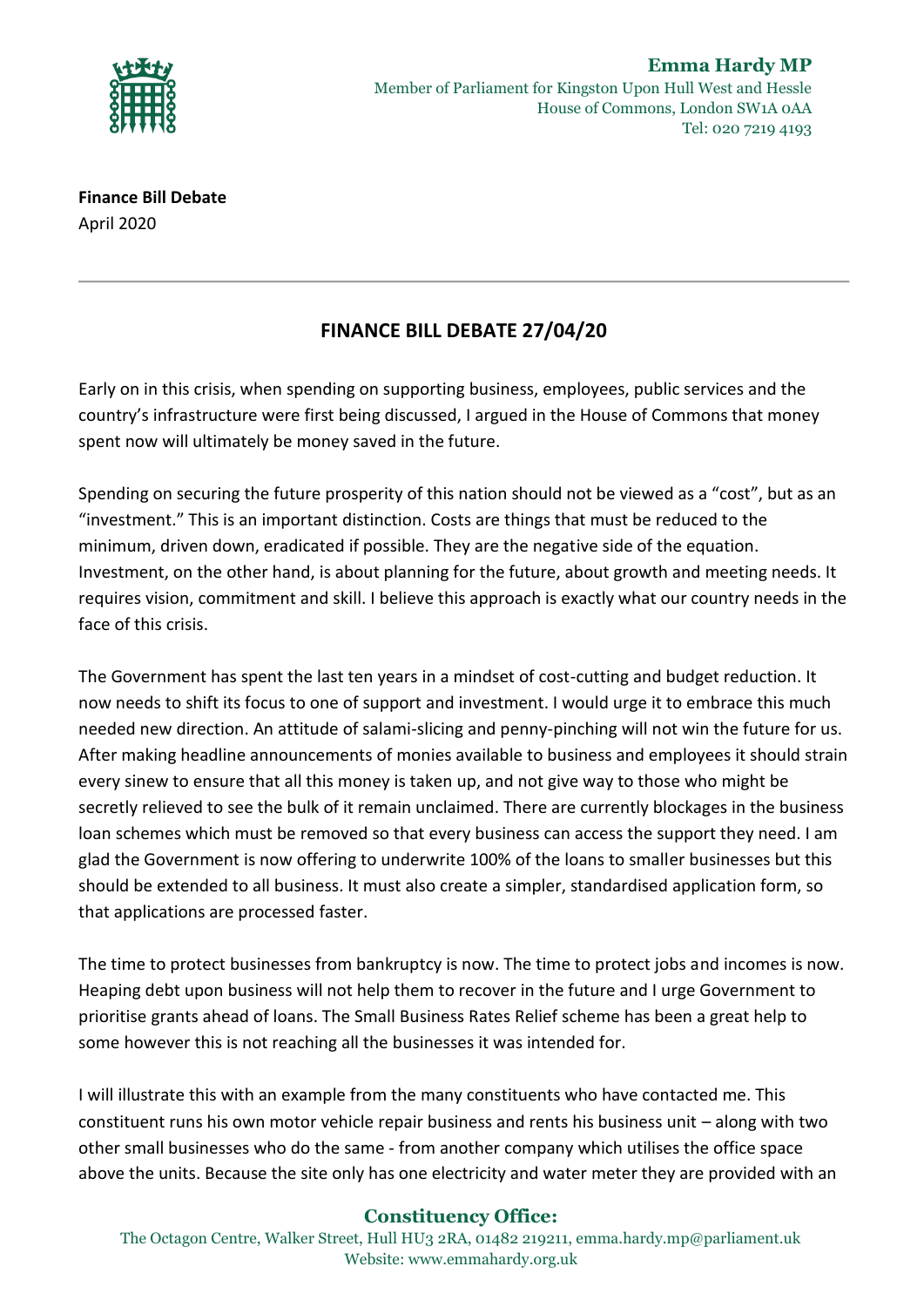

'all inclusive' rent which includes electricity, water and business rates in a single monthly charge. All of the utility bills including the business rates are in the company occupying the offices' name.

The site as a whole has a rateable value of £10,000 as of April 2017 which means the company using the offices qualify for Small Business Rates Relief Grant as their name is on the rates bill, and they are indeed claiming it. Meanwhile the three other businesses on the site, who contribute to the rates bill, cannot.

I have also been contacted by several other small businesses who rent managed commercial premises where the rates are paid by the landlord and not the business tenant. Of course, the landlord is free to include 100% of the cost of rates in the rental charged so it is unfair and untrue to suggest these businesses are not paying business rates. They are, they simply do not have their name on the actual rate bill itself.

This situation is being repeated across the country. The scale of the problem needs urgent investigation and a remedy found to get the grant to these businesses who meet the criteria in every other way.

Nor will heaping debt upon individuals speed a future recovery. Almost 2 million people have recently made a claim for Universal Credit, up five times on this period last year. All of them will have to wait five weeks to receive payment unless they opt for a bridging loan. These loans are recouped as a reduction in their forthcoming universal credit payments. Much has been made, quite rightly, of the inadequacy of Statutory Sickness Payments (SSP) to keep workers and their families afloat and I support the calls for SSP to be increased. However, Universal Credit (UC) payments are well below even the current level of SSP, yet claimants are given a choice between five weeks with nothing or a reduction in an already inadequate payment. This is unacceptable. The Government must, immediately, change the bridging loan into a grant. The levels of UC payment must then be revised upwards to levels which can genuinely support those in receipt. UC is in dire need of reform and this must happen as soon as is possible.

The furlough scheme has thankfully prevented many workers from discovering first-hand the inadequacies of UC. I welcomed the Government decision in recognising the unfairness of its original cut-off for eligibility by extending it to March 19th. However, I have been contacted by constituents who are still being denied access to the scheme not because they weren't employed before March 19th – they were – but because they were not registered on the RTI PAYE scheme with HMRC by their employer before this date. This may not be affecting a great number of people, but I know from those who have contacted me that the consequences have been devastating for those that have.

## **Constituency Office:**